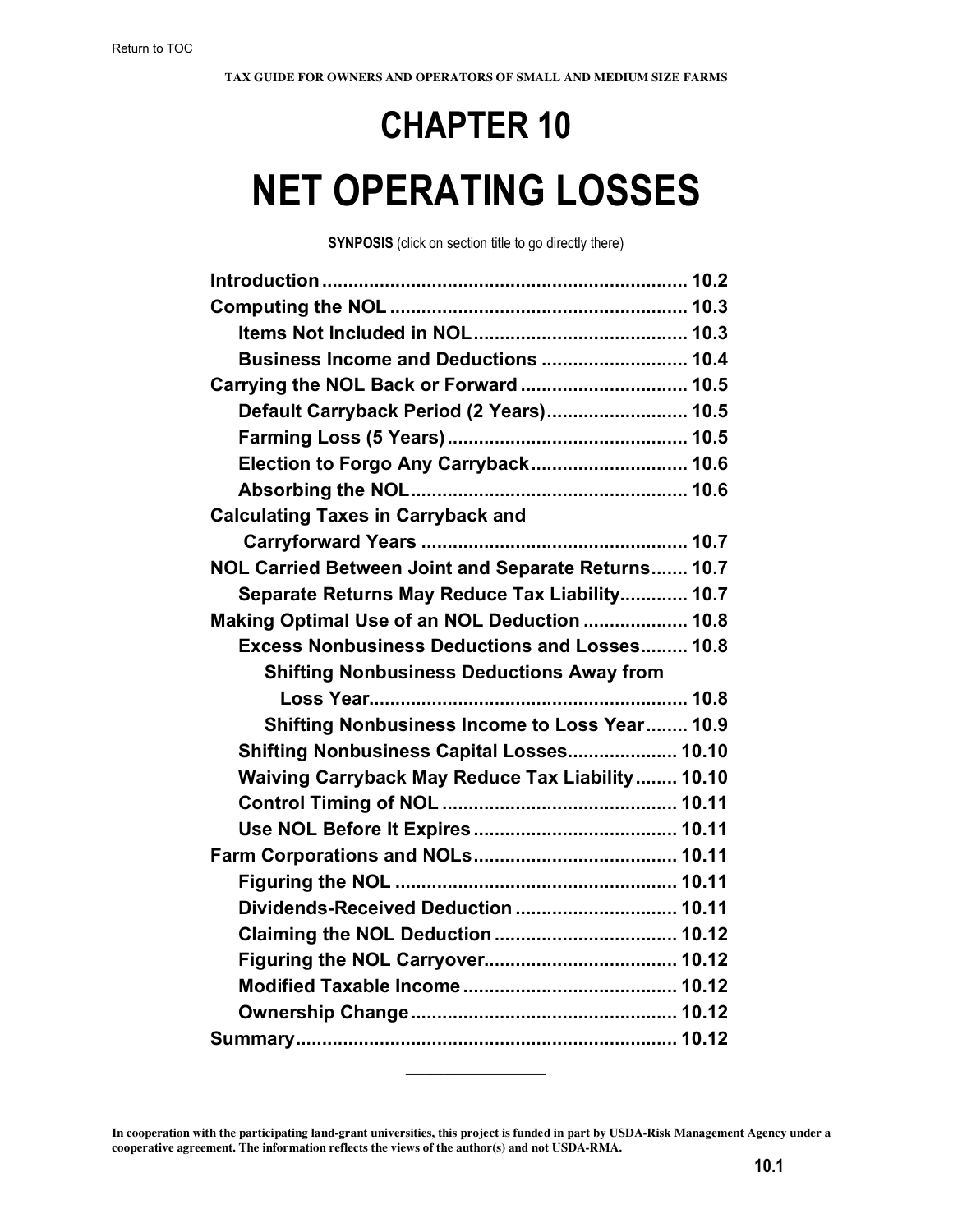### <span id="page-1-0"></span>**Introduction**

Weather, disease, and variable prices for inputs and commodities often cause farmers' incomes to fluctuate from one year to the next. As discussed in Chapter 5, "Managing Timing of Income and Deductions," farmers can minimize their income tax liability by timing income and deductions to keep their taxable income level. In some cases, leveling techniques are not enough to avoid a spike or a dip in taxable income. The tax effect of spikes can be minimized with the income-averaging rules discussed in Chapter 7, "Other Tools to Manage Income Tax Liability." If taxable income dips below zero, the tax effect can be managed with the net operating loss (NOL) rules discussed in this chapter.

The concept of the NOL rules is quite simple: Taxpayers are allowed to carry business losses from the loss year to offset taxable income in other tax years. A loss can be carried back and/or forward.

#### E **Planning Pointer**

#### NOL Rules Are Last Planning Resort

The NOL rules **do not** make the best use of business deductions. Therefore, farmers should first try to smooth their taxable income with the leveling techniques discussed in Chapter 5 of this guide. When those techniques do not fully succeed in avoiding negative taxable income, the NOL rules make the best of an unfortunate situation.

Most NOLs have a 2-year carryback limitation, but a farm NOL is carried back 5 years unless the taxpayer elects to forgo the 5-year carryback. If the NOL is not fully absorbed (used up) in the fifth tax year that precedes the loss year, the excess is carried to the fourth prior year and so on until the NOL is fully absorbed. If all or part of the NOL is unused after it has been carried to the first year before the loss year, the balance is carried forward to the year after the loss year and then to subsequent years until it is fully absorbed. However, an NOL can be carried forward only 20 years.

#### $\blacksquare$ **Caution**

#### Income Absorbing the NOL

As discussed later in this chapter, if the NOL exceeds taxable income in a carryback or carryforward year, the amount of the NOL that is absorbed will be more than the taxable income for the carryback or carryforward year.

#### **Example 11.1 Absorption of NOL Carryover**

Pete Moss started his horticulture farm in 2005 as a sole proprietor. His business blossomed in several good years befiore 2011. In 2011, a late frost followed by a June hailstorm and an August drought caused an \$80,000 farm loss. Pete had no other income or losses that year, and he carried his \$80,000 farm NOL back to 2006, which absorbed \$15,000 of it. The remaining \$65,000 was carried to 2007 and subsequent years as shown in Figure 11.1.

If the \$10,000 NOL carryforward remaining after 2012 is not fully absorbed by 2031 (20 years after the 2011 NOL year), any remaining NOL is lost and can never be deducted.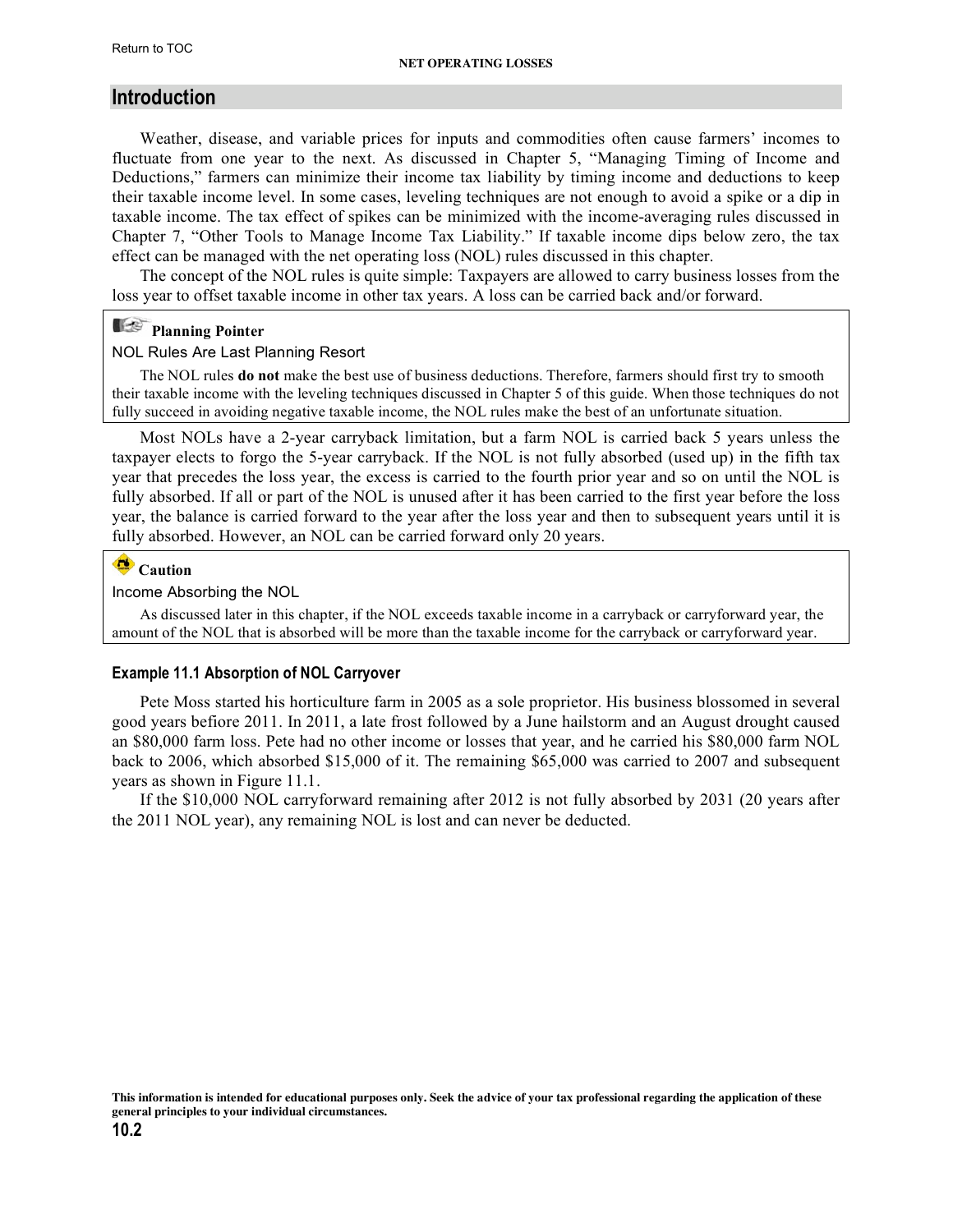<span id="page-2-0"></span>

| <b>Carryback or Carryforward Year</b> | Year | <b>NOL</b><br>Carryback or<br>Carryforward | <b>NOL</b><br><b>Absorbed</b> | <b>NOL</b><br>Remaining |
|---------------------------------------|------|--------------------------------------------|-------------------------------|-------------------------|
| Fifth year before loss year           | 2006 | \$80,000                                   | \$15,000                      | \$65,000                |
| Fourth year before loss year          | 2007 | 65,000                                     | 12,000                        | 53,000                  |
| Third year before loss year           | 2008 | 53,000                                     | 11,000                        | 42,000                  |
| Second year before loss year          | 2009 | 42,000                                     | 17,000                        | 25,000                  |
| First year before loss year           | 2010 | 25,000                                     | 7,000                         | 18,000                  |
| First year after loss year            | 2012 | 18,000                                     | 8,000                         | 10,000                  |

#### *FIGURE 11.1 Absorption of Pete Moss's 2011 NOL*

**Although the principle of NOLs is simple, actual computation of NOL deductions can be complex**. Complexity arises because the NOL is limited to business losses that are not carried to other years under other tax rules, such as the capital loss carryover rules. These limitations require taxpayers to add back some expenses and losses that were deducted to compute taxable income. The computations are further complicated by required modifications to taxable income in the years to which the NOL is carried.

# **Cross Reference**

[For more information on NOLs, see IRS Publication 536,](http://www.irs.gov/pub/irs-pdf/p536.pdf) *Net Operating Losses (NOLs) for Individuals, Estates, [and Trusts.](http://www.irs.gov/pub/irs-pdf/p536.pdf)* It can be accessed from the IRS website, www.irs.gov.

# **Computing the NOL**

One way to compute an NOL is to start with the year's negative taxable income and add back the deductions that are not allowed to be included in the NOL.

## **Observation**

Taxable Income Must Be Negative to Have an NOL

If you have positive taxable income for a tax year, you do not have an NOL for that year even if your business has a net loss. Positive taxable income indicates that you have income from other sources (such as wages, nonbusiness income, or income from other businesses) that offsets the business loss, so there is no net loss left to carry to another tax year.

# **Items Not Included in NOL**

Several deductions included in the calculation of taxable income are not included in NOL calculations. These usually are excluded from the NOL computation for one of the following two reasons:

- 1. Generally, only **business** losses can be carried to another year; therefore, with a few exceptions, nonbusiness deductions in excess of business income are not included in the NOL.
- 2. Items that carry to another tax year under another carryover rule—such as capital loss carryovers—are excluded from the NOL calculation to avoid duplication.

The following items are examples of deductions that are removed from the NOL by adding them back to the taxpayer's negative taxable income:

1. Dependent and personal exemptions deduction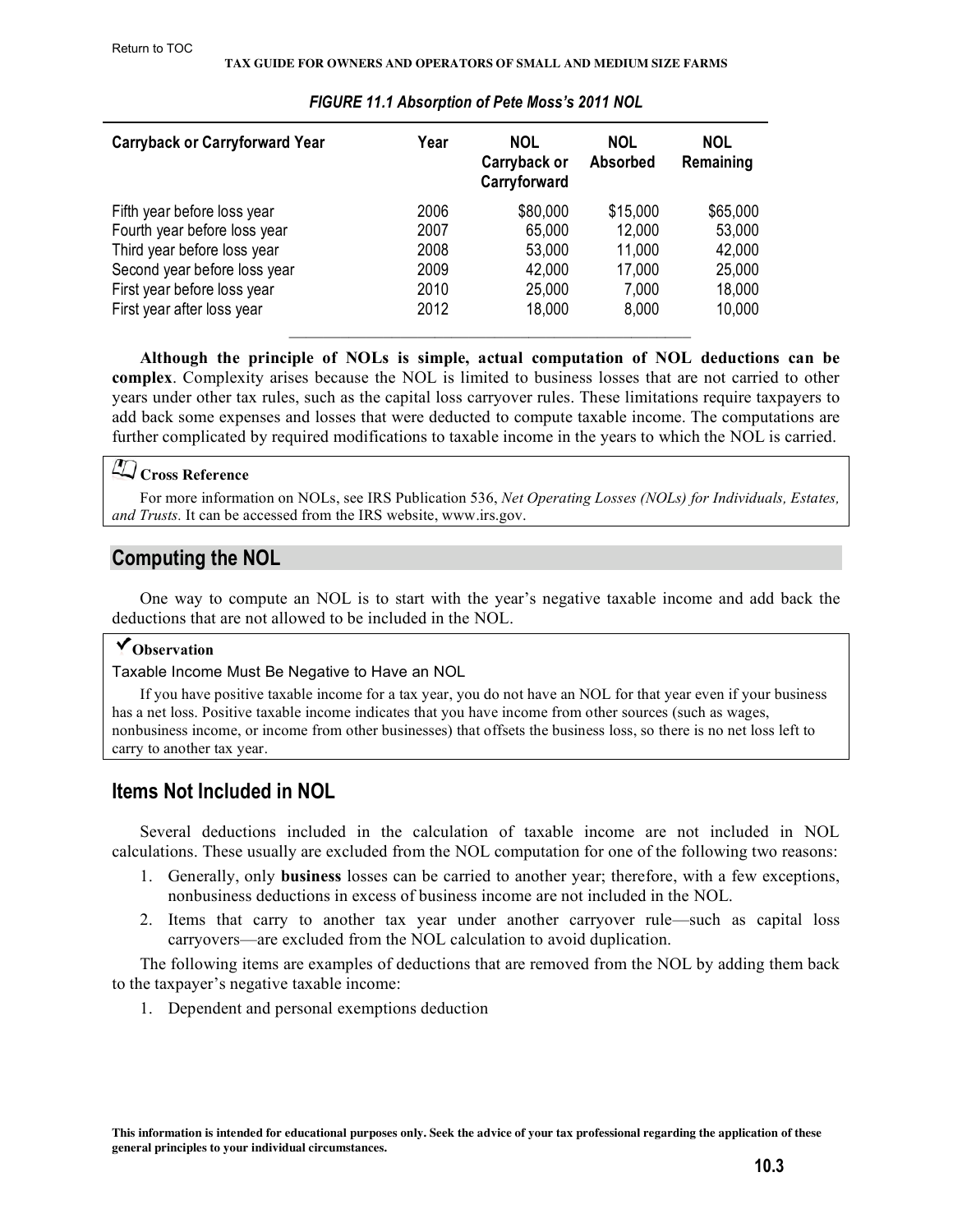# <span id="page-3-0"></span>**Computation Note**

#### Schedule A (Form 1045) Calculation

Instead of beginning with negative taxable income and then adding back the personal and dependent [exemptions deduction, Schedule A \(Form 1045\), Application for Tentative Refund, begins with the taxpayer's](http://www.irs.gov/pub/irs-pdf/f1045.pdf)  income before the personal and dependent exemptions deduction is subtracted. Consequently, if you use Schedule A [\(Form 1041\) to compute your NOL, you do not add back your personal and dependent exemptions deduction to](http://www.irs.gov/pub/irs-pdf/f1041.pdf)  compute your NOL.

- 2. Nonbusiness deductions (such as itemized deductions, the standard deduction, and the deductions for contributions to retirement plans) in excess of nonbusiness income (such as interest, dividends, and taxable social security benefits)
- 3. Capital losses in excess of capital gains
- 4. An NOL deduction carried from another year

#### **Example 11.2 Adding Back Nonbusiness Deductions**

Paige Turner's taxable income for 2011 before deducting personal and dependent exemptions is a negative \$10,000 that results from both business losses and nonbusiness deductions. Her nonbusiness deductions exceed her nonbusiness income by \$6,000, so she must add that \$6,000 back to her negative \$10,000 taxable income, which reduces her NOL to \$4,000.

If Paige's nonbusiness deductions exceeded her nonbusiness income by more than her \$10,000 negative taxable income, she would not have an NOL.

 $\mathcal{L}_\text{max} = \mathcal{L}_\text{max} = \mathcal{L}_\text{max} = \mathcal{L}_\text{max} = \mathcal{L}_\text{max} = \mathcal{L}_\text{max} = \mathcal{L}_\text{max} = \mathcal{L}_\text{max} = \mathcal{L}_\text{max} = \mathcal{L}_\text{max} = \mathcal{L}_\text{max} = \mathcal{L}_\text{max} = \mathcal{L}_\text{max} = \mathcal{L}_\text{max} = \mathcal{L}_\text{max} = \mathcal{L}_\text{max} = \mathcal{L}_\text{max} = \mathcal{L}_\text{max} = \mathcal{$ 

## **Business Income and Deductions**

Business income and deductions are defined broadly for purposes of the NOL calculation. They include not only the ordinary income and deductions from a trade or business but also gain or loss from the disposition of both real property used in a trade or business and depreciable property used in a trade or business. Being employed is treated as a trade or business, which means wages are business income and deductible employee expenses are business deductions.

An exception to the business-connection requirement is that deductions attributable to casualty and theft losses from property held for personal use or for investment are treated as business losses for the NOL calculation even though they are not connected with a trade or business.

## **Observation**

Effect of Business or Nonbusiness Classification

Classifying **ordinary income and capital gain as nonbusiness income** is advantageous to a taxpayer because it reduces the amount of nonbusiness deductions that must be added back to compute an NOL. Similarly, classifying **deductions and capital losses as business** deductions is advantageous to the taxpayer.

#### **Example 11.3 Business and Nonbusiness Income and Deductions**

Neil Down, who is not married and does not itemize deductions, realized a \$10,000 loss from his sole-proprietor farming business in 2011. After considering his other income and deductions (as shown in Figure 11.2), his taxable income for 2011is a negative \$13,000.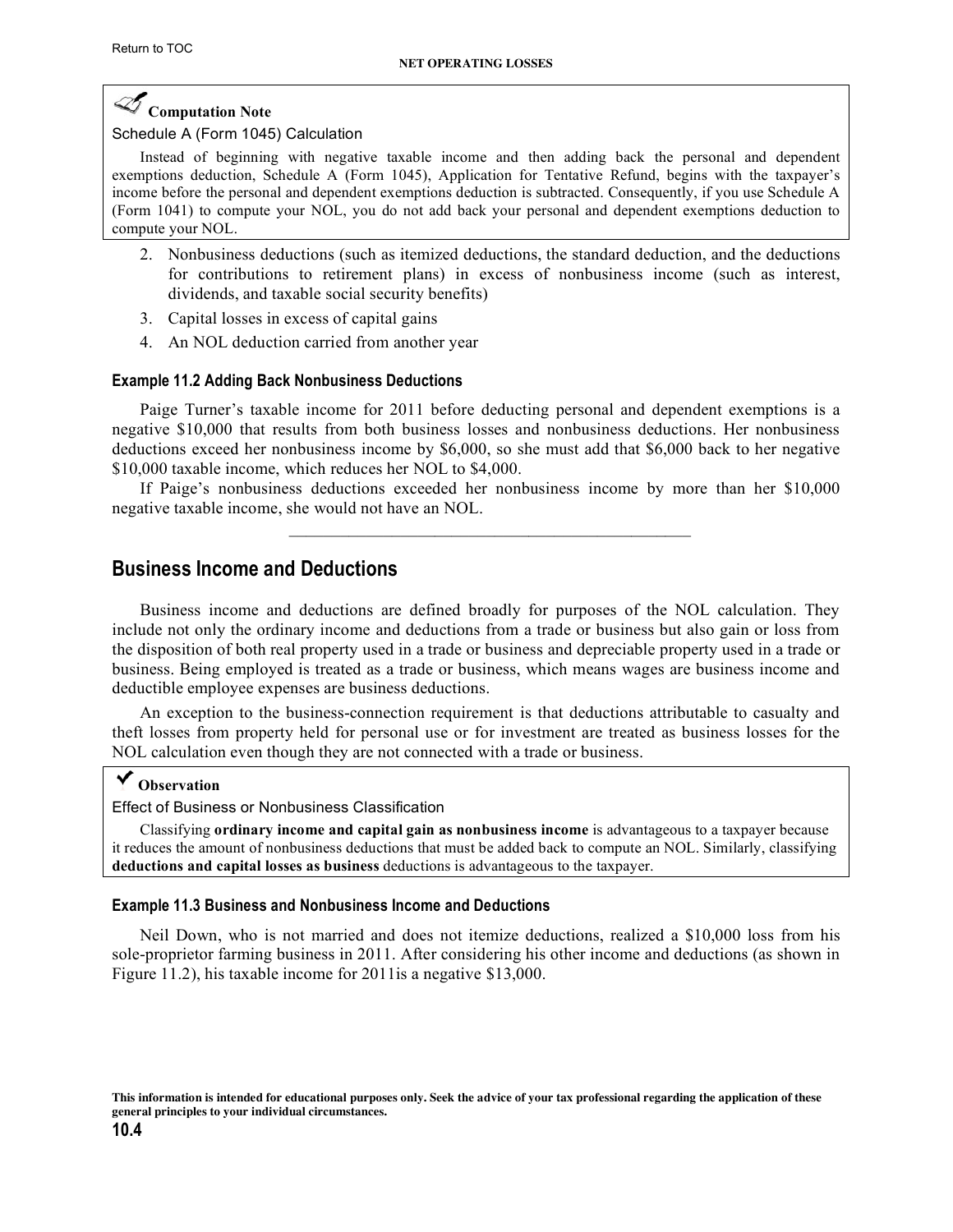| <b>Income or Deduction</b>   | Amount           |
|------------------------------|------------------|
| <b>Business loss</b>         | $-$10,000$       |
| Wage income                  | 6,000            |
| Investment income            | 500              |
| Adjusted gross income        | $-$3,500$        |
| Personal exemption deduction | $-3,700$         |
| Standard deduction           | $-5,800$         |
| Taxable income               | \$ <u>13,000</u> |

#### <span id="page-4-0"></span>*FIGURE 11.2 Neil Down's 2011 Taxable Income*

In calculating his NOL, Neil is not allowed to deduct his personal exemption deduction. He can deduct \$500 of his standard deduction because he has \$500 of nonbusiness (investment) income. Consequently, Neil adds back his \$3,700 personal exemption deduction and \$5,300 (\$5,800 – \$500) of his standard deduction to his negative \$13,000 taxable income to compute his  $$4,000$  (\$13,000 – \$3,700 – \$5,300) NOL.

 $\mathcal{L}_\text{max} = \mathcal{L}_\text{max} = \mathcal{L}_\text{max} = \mathcal{L}_\text{max} = \mathcal{L}_\text{max} = \mathcal{L}_\text{max} = \mathcal{L}_\text{max} = \mathcal{L}_\text{max} = \mathcal{L}_\text{max} = \mathcal{L}_\text{max} = \mathcal{L}_\text{max} = \mathcal{L}_\text{max} = \mathcal{L}_\text{max} = \mathcal{L}_\text{max} = \mathcal{L}_\text{max} = \mathcal{L}_\text{max} = \mathcal{L}_\text{max} = \mathcal{L}_\text{max} = \mathcal{$ 

# **Observation**

Other Ways to Look at the NOL

Note that the \$4,000 NOL equals the sum of Neil's negative \$3,500 AGI and the \$500 portion of his standard deduction that is allowed by his \$500 investment income. His NOL could also be viewed as his \$10,000 business loss reduced by his \$6,000 of wage income.

# **Carrying the NOL Back or Forward**

Most NOLs are carried back 2 years unless the taxpayer elects to forgo the carryback and carries the NOL forward only. However, some NOLs qualify for different carryback periods. By default, NOLs from a farming business are carried back 5 years. Farmers can elect to forgo the 5-year carryback and carry farm NOLs back 2 years, or they elect to forgo the carryback altogether and carry the NOLs forward only.

# **Default Carryback Period (2 Years)**

Generally, an NOL can be carried back to the 2 tax years immediately before the loss year. If the NOL is not fully absorbed in those 2 years, the excess is carried forward for up to 20 years after the loss year.

# **Observation**

Excess NOL at End of 20-Year Carryforward Period

Any NOL that is not absorbed in the carryback and carryforward periods is lost. It cannot be deducted in any other tax year.

# **Farming Loss (5 Years)**

Taxpayers who have an NOL from a farming business can carry that NOL back 5 years and then forward up to 20 years. A farming business is a trade or business involving cultivation of land, raising or harvesting any agricultural or horticultural commodity, operating a nursery or sod farm, and raising or harvesting trees bearing fruit, nuts, or other crops, or ornamental trees. Raising, shearing, feeding, caring for, training, and management of animals are also farming businesses. A farming business does not include contract harvesting of an agricultural or horticultural commodity grown or raised by someone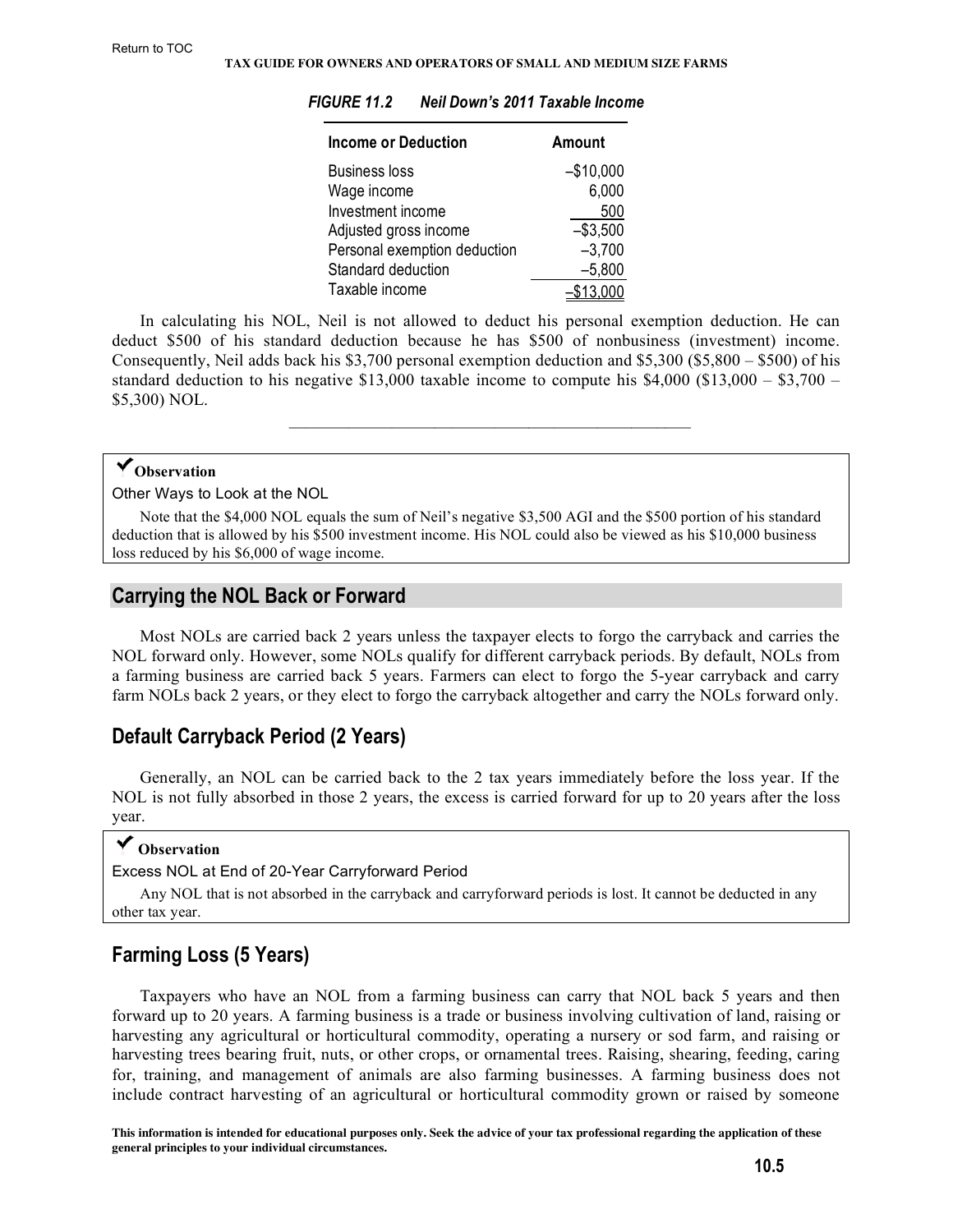#### **NET OPERATING LOSSES**

<span id="page-5-0"></span>else, or a business in which the taxpayer merely buys or sells plants or animals grown or raised by someone else.

Farmers can elect to waive the 5-year carryback. The carryback period then reverts to 2 years.

# **Election to Forgo Any Carryback**

Taxpayers who decide to forgo the carryback periods must include a statement with the original return filed for the loss year declaring that they are waiving the carryback period. The original return must be filed by its due date (including extensions). If the original return is filed by its unextended due date without the election, the taxpayer can make the election on an amended return filed within 6 months of the unextended due date.

# **Caution**

#### NOL Absorbed by Carryback Years

If a taxpayer does not elect out of the carryback, **the NOL is treated as absorbed by the carryback years,** to the extent there is income in those years to absorb it, **whether or not the NOL deduction is claimed for those years.**

## **Note**

Recordkeeping

The taxpayer bears the burden of proving the amount of NOL that is available to deduct in a carryforward year. If a taxpayer did not deduct an NOL in a closed year, the taxpayer must still keep records of the NOL absorption to verify the NOL carried to each tax year.

# **Absorbing the NOL**

The amount of an NOL that is absorbed (used up) by a year to which it is carried is equal to that year's *modified taxable income.* Modified taxable income is taxable income increased by some of the deductions that are taken in calculating taxable income. For example, the personal and dependent exemptions deduction and the net capital loss deduction must be added back to taxable income.

The NOL amount that is carried to the second eligible carryback or carryforward year is the beginning NOL minus the first eligible year's modified taxable income. The NOL carried to the third eligible year is the amount carried to the second year minus the second year's modified taxable income. This process is repeated until the NOL is fully absorbed or until it is carried to the last eligible year.

Because modified taxable income is always greater than taxable income, more of an NOL is absorbed in each year than the amount of taxable income offset by the NOL. Therefore, some of the NOL deduction is wasted by each intervening year to which the NOL is carried if the NOL is greater than the taxable income for that intervening year.

| <b>Planning Pointer</b>                                                                                       |
|---------------------------------------------------------------------------------------------------------------|
| <b>Avoiding Lost Deductions</b>                                                                               |
| Two planning techniques can reduce or eliminate the lost deductions:                                          |
| 1. Choose the first carryback or carryforward year so that the NOL is absorbed in as few intervening years as |
| possible.                                                                                                     |
| 2. Avoid the NOL by spreading income evenly over several tax years.                                           |
|                                                                                                               |

**This information is intended for educational purposes only. Seek the advice of your tax professional regarding the application of these general principles to your individual circumstances.**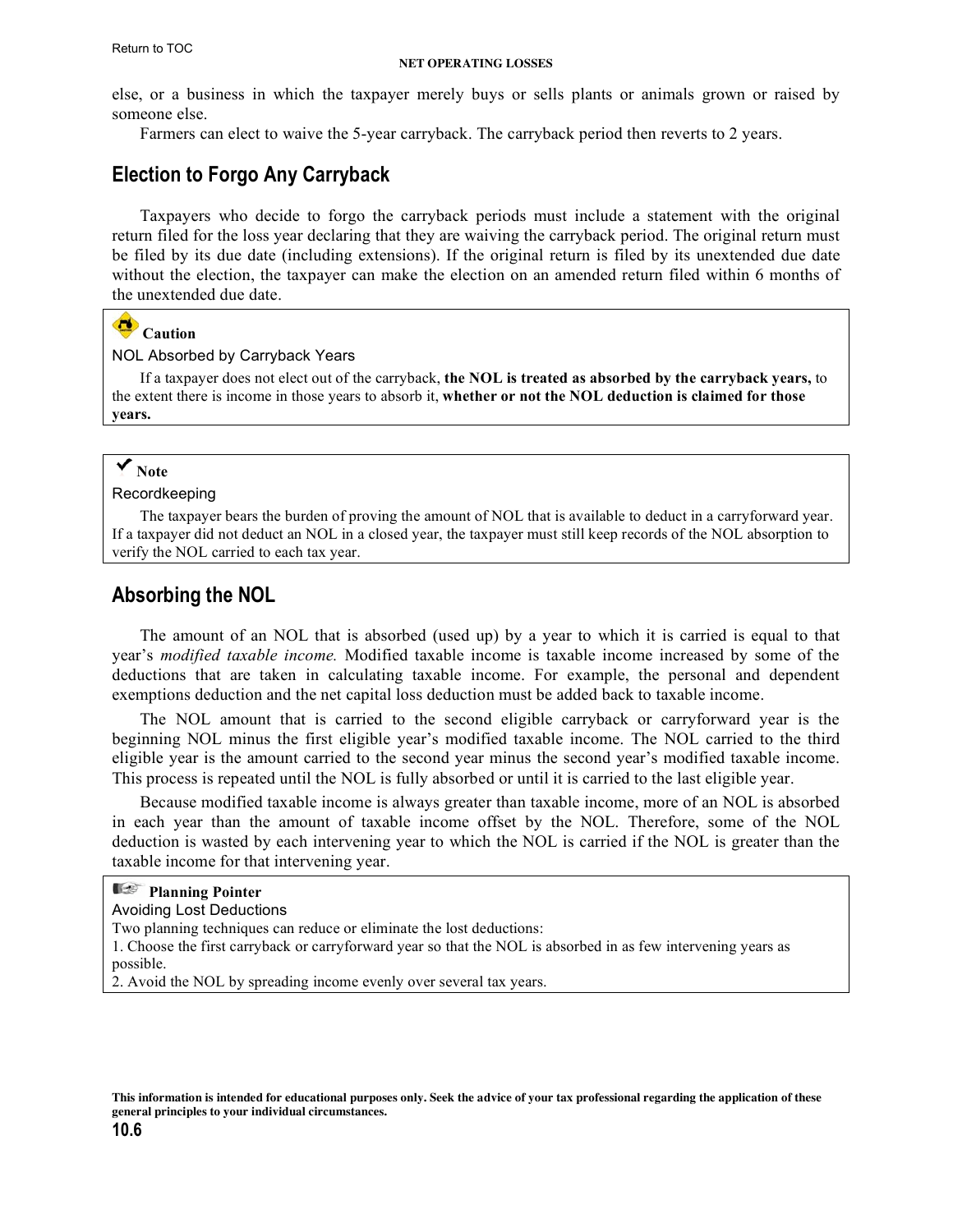#### <span id="page-6-0"></span>**Calculating Taxes in Carryback and Carryforward Years**

If an NOL is carried back, it is claimed as a deduction that reduces taxable income and tax for the carryback year. The recalculation of tax in a carryback year is complicated because the NOL deduction reduces AGI, and that reduction in AGI may affect itemized deductions and personal and dependent exemption deductions. Consequently, the affected deductions must be recalculated.

Taxpayers can claim a quick refund of taxes paid in prior years by filing Form 1045, Application for Tentative Refund, no later than the end of the tax year following the year the NOL occurred. For example, a farmer who has an NOL in 2011 has until December 31, 2012, to file a Form 1045 claiming a refund from carrying the NOL back to 2006 and any other carryback years that are affected.

Taxpayers can also claim a refund from carrying an NOL back by filing a Form 1040X, Amended U.S. Individual Income Tax Return, for each of the carryback years. Form 1040X must be filed within 3 years of the due date (including extensions) for the loss year's tax return. For example, a farmer who has an NOL in 2011 has until April 15, 2015 (3 years after the April 15, 2012, due date of the 2011 return) to file amended returns for 2006 and any other carryback years to claim refunds from carrying back the 2011 NOL. If the farmer received a 6-month extension of time to file that extended the due date of the 2011 return to October 15, 2012, he or she has until October 15, 2015, to amend the 2006 and other tax returns.

# **Note**

#### Election to Forgo the Carryback

As noted earlier in this chapter, the election to forgo the carryback must be made on the tax return for the year the NOL occurred or on an amended return for that year filed within 6 months (excluding extensions) of the due date for the original return. A calendar year taxpayer has until October 15, 2012, to elect on an amended return to forgo the carryback of a 2011 NOL. If this deadline is not met, the taxpayer cannot forgo the carryback.

# **NOL Carried Between Joint and Separate Returns**

If the taxpayer's filing status is not the same in the loss year and in all of the carryback or carryforward years, allocations may be required.

Taxpayers who file a joint return for at least one of the years involved in an NOL calculation and its carryback or carryforward period, and file a separate return or file a return as a person who is not married for at least one of those years, may need to allocate the NOL, income and deductions, or the modified taxable income between the spouses. However, income and deductions on a married filing jointly return do not have to be allocated when an NOL from a year the same couple filed separately is carried to the joint return.

# **Separate Returns May Reduce Tax Liability**

If one spouse has an NOL and their joint income without the loss is lower than their average annual income, it may be advantageous to file separate returns in the NOL year. By filing separate returns, the NOL can be carried to another tax year to reduce income in a tax bracket higher than the joint income bracket of the NOL year.

#### **Example 11.4 Separate Returns**

Tom and Mary Katt have no children, do not itemize deductions, and are both under age 65. Figure 11.3 shows their AGI for 2011 (the loss year) and 2006 (the first carryback year for their farm NOL). Mary's income is from wages.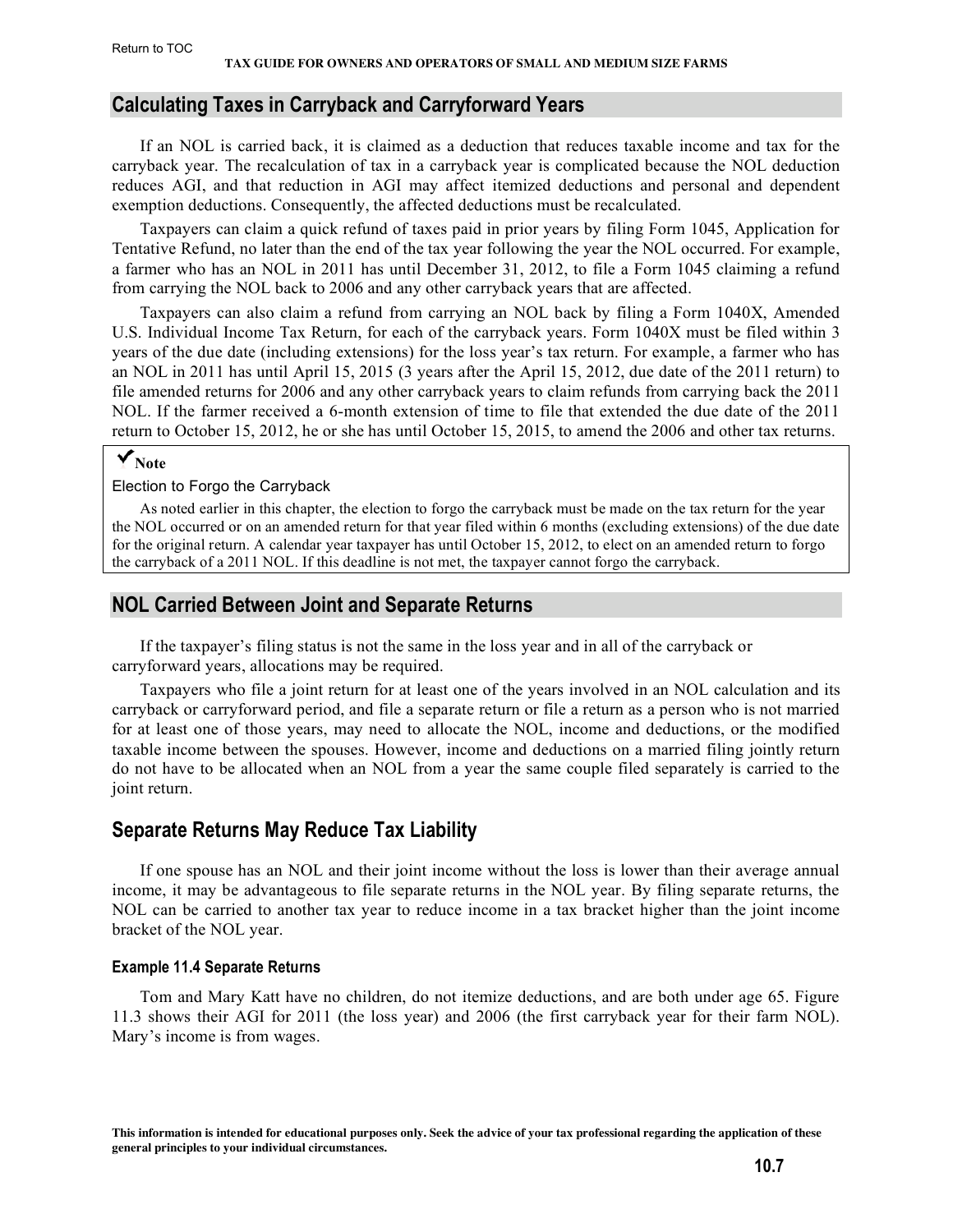#### **NET OPERATING LOSSES**

#### *FIGURE 11.3 Tom and Mary Katt's AGI*

|       | 2011       | 2006     |
|-------|------------|----------|
| Tom   | $-$20,000$ | \$30,000 |
| Mary  | 21,500     | 40,000   |
| Total | 1.500      | \$70,000 |

<span id="page-7-0"></span>If Tom files a separate 2011 return, his NOL is \$20,000.

If Tom and Mary file a joint return for 2011, their income tax is zero, but there is no NOL to carry back. Therefore, their AGI for 2006 (the carryback year) is still \$70,000. After deducting the \$16,900 total of their \$10,300 standard deduction and \$6,600 personal exemptions deduction for 2006, their taxable income for 2006 was \$53,100 and their income tax was \$7,214.

If Tom and Mary file separate returns for the loss year (2011), Mary's federal income tax is \$1,375and Tom has a \$20,000 NOL to carry back. The NOL deduction reduces their 2006 joint AGI to \$50,000, their taxable income to \$33,100, and their income tax due to \$4,214. Therefore, the total tax liability for the 2 years if separate returns are filed in 2011 is reduced to \$5,589 (\$1,375 + \$4,214)—a savings of \$1,625 (\$7,214 − \$5,589).

 $\mathcal{L}_\text{max} = \mathcal{L}_\text{max} = \mathcal{L}_\text{max} = \mathcal{L}_\text{max} = \mathcal{L}_\text{max} = \mathcal{L}_\text{max} = \mathcal{L}_\text{max} = \mathcal{L}_\text{max} = \mathcal{L}_\text{max} = \mathcal{L}_\text{max} = \mathcal{L}_\text{max} = \mathcal{L}_\text{max} = \mathcal{L}_\text{max} = \mathcal{L}_\text{max} = \mathcal{L}_\text{max} = \mathcal{L}_\text{max} = \mathcal{L}_\text{max} = \mathcal{L}_\text{max} = \mathcal{$ 

# **Making Optimal Use of an NOL Deduction**

The tax benefit of an NOL can be squandered if other tax benefits are used in the loss year or in a year the NOL deduction is claimed. Other tax benefits may waste NOLs in two ways.

- 1. They may reduce an NOL in a loss year, even though they do not reduce taxable income in that or any other year.
- 2. In the years that an NOL deduction is claimed (the carryback and carryforward years), other tax benefits may reduce the NOL to be carried to subsequent years even though they do not reduce taxable income in that year or any other year.

Because some of those tax benefits could be shifted to another tax year, it is useful to know which ones waste NOLs.

# **Excess Nonbusiness Deductions and Losses**

If nonbusiness deductions exceed the total of nonbusiness ordinary income plus excess nonbusiness capital gains in an NOL year, **the excess nonbusiness deductions will never provide a tax benefit**.

#### *Shifting Nonbusiness Deductions Away from Loss Year*

One way to benefit from the excess nonbusiness deductions is to shift them to another tax year.

- If those deductions are shifted to a year that has no NOL, they will offset taxable income in that year.
- If they are shifted to a year when there is an NOL, but nonbusiness ordinary income plus net nonbusiness capital gains exceed nonbusiness deductions, they will increase the NOL.

Shifting excess nonbusiness deductions involves the same kind of tax planning as bunching itemized deductions every other year and claiming the standard deduction in the alternate years. Therefore, deductions you may be able to shift away from the NOL year include medical expenses, taxes, interest expenses, charitable contributions, and miscellaneous deductions. Shifting other nonbusiness deductions such as alimony payments away from the NOL year can also help reduce nonbusiness deductions down to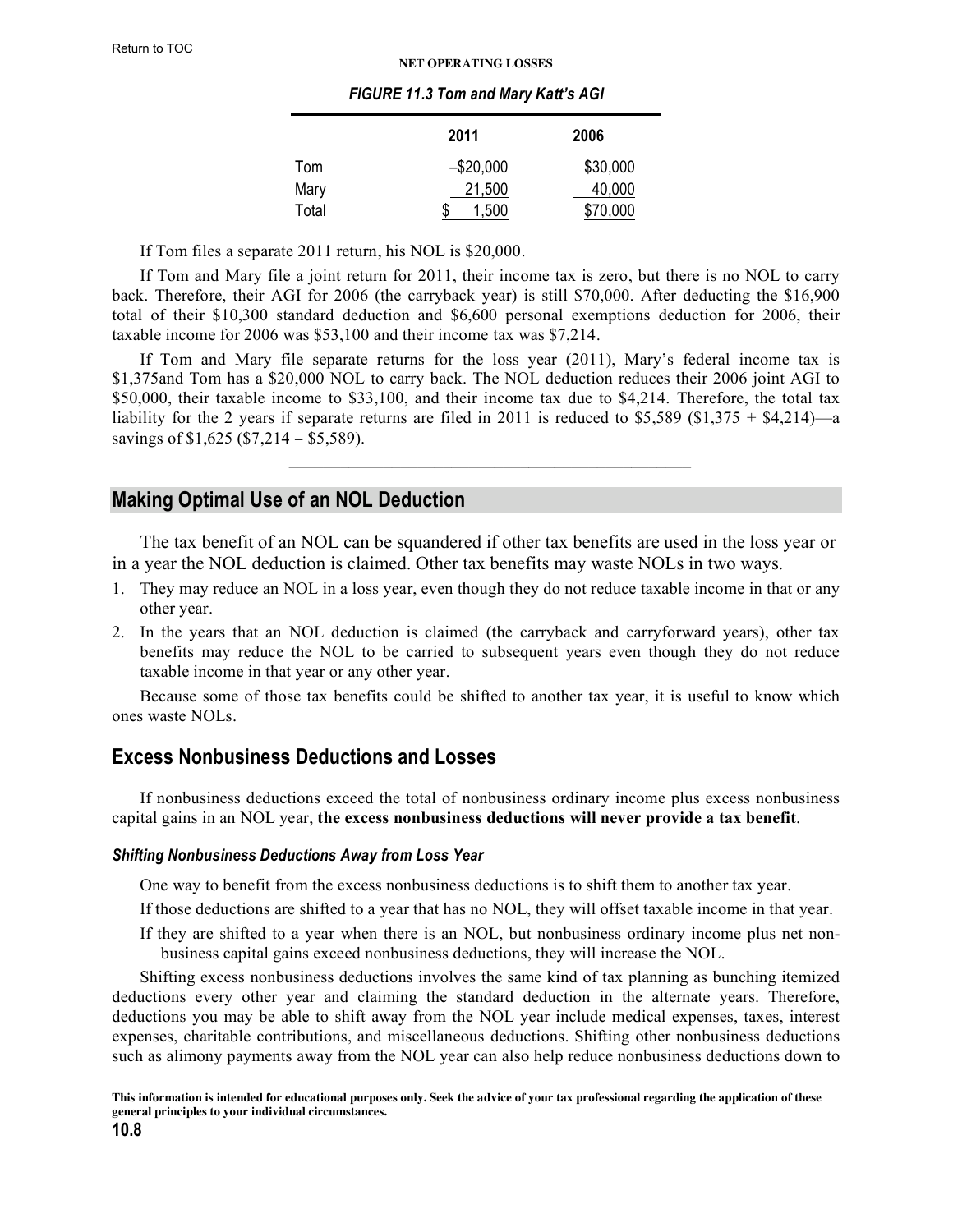#### <span id="page-8-0"></span>Return to TOC

#### **TAX GUIDE FOR OWNERS AND OPERATORS OF SMALL AND MEDIUM SIZE FARMS**

nonbusiness income. If you are making less than the maximum retirement plan contributions each year, contributions could be bunched in the years where they would offset taxable income or add to the NOL.

#### **Example 11.5 Shifting Nonbusiness Deductions**

Guy and Barb Wire's tax adviser projects that they will have a \$20,000 NOL for 2011. Included in that projection are \$16,000 of itemized deductions, which include \$3,500 in real estate taxes that can be paid in 2011 or postponed until 2012. Their only nonbusiness income is \$2,000 of interest income.

The \$14,000 of itemized deductions in excess of their \$2,000 of interest income provide no tax benefit—they do not increase the Wires' 2011 NOL and they do not reduce taxable income in 2011. If Guy and Barb postpone paying the \$3,500 of real estate taxes until 2012 and have \$3,500 or more taxable income in 2012, they can preserve the tax benefit of deducting the payment of those taxes. Shifting the \$3,500 payment to 2012 does not affect their 2011 NOL (it is still \$20,000) but it allows them to deduct the \$3,500 from their 2012 taxable income. If they are in the 15% federal income tax bracket in 2012, the deduction will save them \$525 (\$3,500  $\times$  15%) of federal income taxes.

Barb and Guy could further reduce their 2012 taxable income without decreasing their 2011 NOL by shifting up to \$11,500 of other nonbusiness deductions to 2012.

 $\mathcal{L}_\text{max} = \mathcal{L}_\text{max} = \mathcal{L}_\text{max} = \mathcal{L}_\text{max} = \mathcal{L}_\text{max} = \mathcal{L}_\text{max} = \mathcal{L}_\text{max} = \mathcal{L}_\text{max} = \mathcal{L}_\text{max} = \mathcal{L}_\text{max} = \mathcal{L}_\text{max} = \mathcal{L}_\text{max} = \mathcal{L}_\text{max} = \mathcal{L}_\text{max} = \mathcal{L}_\text{max} = \mathcal{L}_\text{max} = \mathcal{L}_\text{max} = \mathcal{L}_\text{max} = \mathcal{$ 

#### *Shifting Nonbusiness Income to Loss Year*

The problem of losing the benefits of a deduction because nonbusiness deductions exceed nonbusiness income and net nonbusiness capital gains can also be alleviated by increasing the total amount of nonbusiness ordinary income and nonbusiness capital gains in the loss year. Such an increase will be effectively tax-free until the sum of nonbusiness ordinary income and excess nonbusiness capital gains equals nonbusiness deductions.

If nonbusiness ordinary income or nonbusiness capital gains are shifted from a year without an NOL to an NOL year in which nonbusiness deductions exceed the total of nonbusiness ordinary income and net nonbusiness capital gains, the shifted income is tax-free. The same result occurs if nonbusiness ordinary income is shifted from an NOL year with an excess of nonbusiness ordinary income and net nonbusiness capital gains over nonbusiness deductions.

#### **Example 11.6 Shifting Nonbusiness Capital Gain**

Guy and Barb Wire from Example 11.5 have 100 shares of XYZ stock that has a \$45,000 income tax basis and is currently worth \$50,000. If they sell that stock in 2011, the \$5,000 capital gain (\$50,000 – \$45,000) does not increase their income taxes for 2011 and does not reduce their 2011 NOL. Therefore, the \$5,000 gain is effectively tax-free.

Guy and Barb could repurchase \$50,000 of XYZ stock or make another investment. In either case, they would have a \$50,000 income tax basis in the new investment. If they later sell the new investment for \$50,000 or more, their gain is \$5,000 less than it would have been if they kept the original XYZ stock with a \$45,000 income tax basis and subsequently sold it for the same amount as the new investment.

 $\mathcal{L}_\text{max} = \mathcal{L}_\text{max} = \mathcal{L}_\text{max} = \mathcal{L}_\text{max} = \mathcal{L}_\text{max} = \mathcal{L}_\text{max} = \mathcal{L}_\text{max} = \mathcal{L}_\text{max} = \mathcal{L}_\text{max} = \mathcal{L}_\text{max} = \mathcal{L}_\text{max} = \mathcal{L}_\text{max} = \mathcal{L}_\text{max} = \mathcal{L}_\text{max} = \mathcal{L}_\text{max} = \mathcal{L}_\text{max} = \mathcal{L}_\text{max} = \mathcal{L}_\text{max} = \mathcal{$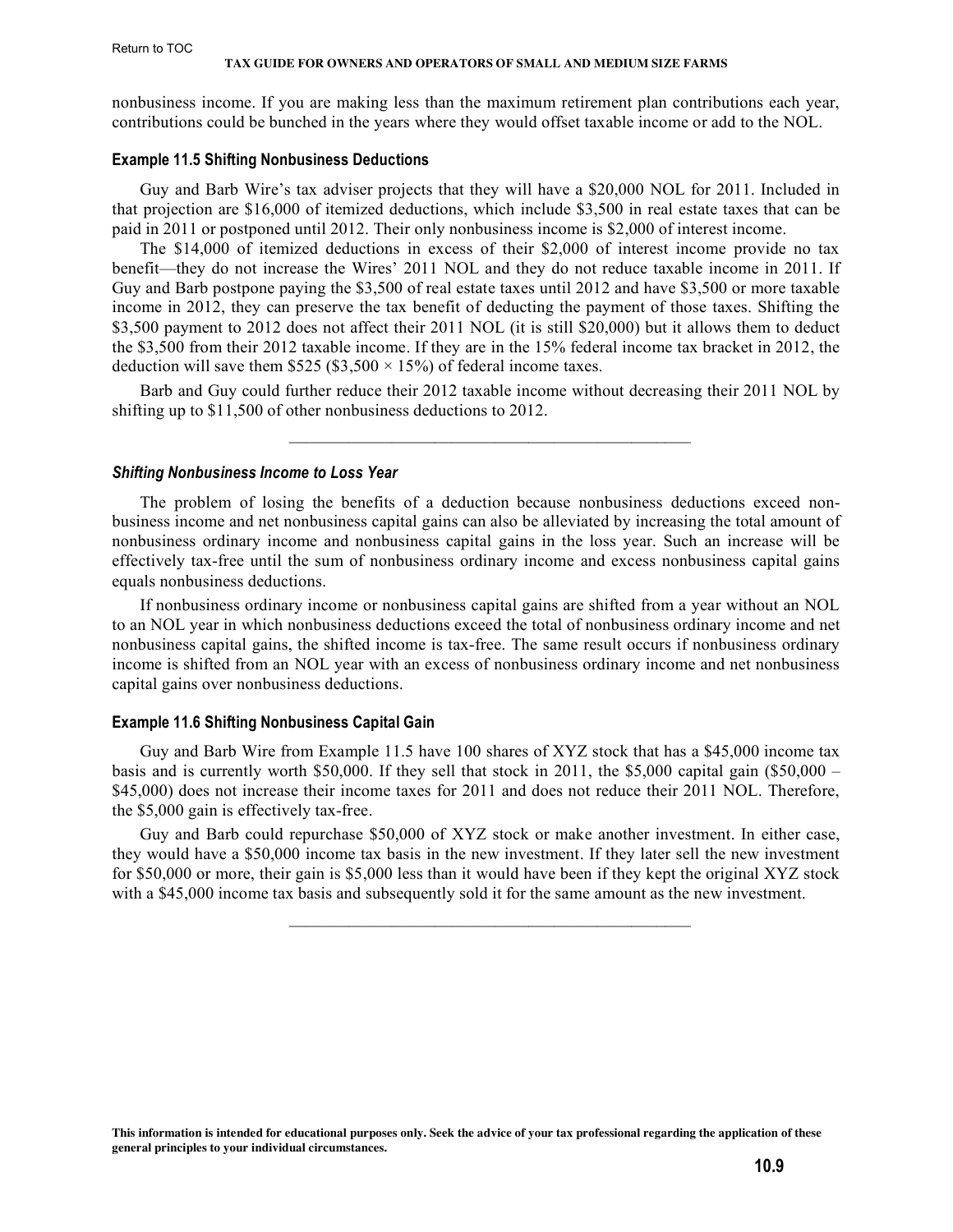# <span id="page-9-0"></span>**Shifting Nonbusiness Capital Losses**

Nonbusiness capital losses in excess of nonbusiness capital gains provide no tax benefit in an NOL year because they are not allowed as part of the NOL computation. If those capital losses are shifted to a year when there is no NOL, or to an NOL year that has excess nonbusiness capital gains, the losses will provide a tax benefit.

#### **Example 11.7 Shifting Nonbusiness Capital Losses**

The projected \$20,000 NOL for Guy and Barb Wire in Example 11.5 includes a planned sale of RST stock for a \$900 capital loss. Guy and Barb will get no tax benefit from that capital loss in 2011. It does not increase their 2011 NOL, and it is not carried over as a capital loss carryover because Guy and Barb have business capital gains in 2011 that give them a net capital gain for 2011. Because they have the NOL, it does not reduce taxable income in 2010.

If Guy and Barb postpone the sale of the RST stock until 2012, they still have a \$20,000 NOL for 2011, and the \$900 capital loss in 2012 will reduce their taxable income.

# **Waiving Carryback May Reduce Tax Liability**

In some cases, an NOL deduction is more useful to the taxpayer in the years following the NOL year than in the carryback years because of the higher tax rates imposed in higher income years. If the carryback years have low income compared to the income expected in the carryforward years, forgoing the carryback is advantageous as long as the 20 carryforward years will use up most or all of the NOL.

Capital losses in carryback or carryforward years may keep a taxpayer from realizing the full benefit of the NOL deduction in those years. Similarly, the NOL deduction may cause the loss of a tax credit that cannot be carried beyond its carryback or carryforward year. (For example, an investment tax credit may be wasted if an NOL is carried to the final year the credit can be claimed and the NOL reduces taxable income to zero for that year.) In these cases, the election can be used to minimize the loss of the NOL deduction or credit.

In some cases, the taxpayer may not expect to realize enough taxable income in the carryforward years to absorb the NOL. In those cases, the NOL should be carried back to the low-income years to reduce low-bracket income rather than be completely wasted.

Because the timing of the tax savings differs between carrying an NOL back and carrying it forward, the present value of the tax savings should be computed to properly compare the options. If the NOL is carried back, the tax savings will be received shortly after the refund claim is filed. If the NOL is carried forward, the tax savings are realized when taxes would otherwise be paid in the carryforward years. The NOL deduction can be used to reduce quarterly estimated tax payments, or it can be used to reduce the tax paid or increase the refund received when the carryforward year return is filed. In either case, the present value is less than the face amount of the tax savings.

To compare the value of future tax savings with the value of refunds from previous years, you or your tax adviser should calculate the present value of future tax savings as of April 15 of the year following the NOL year.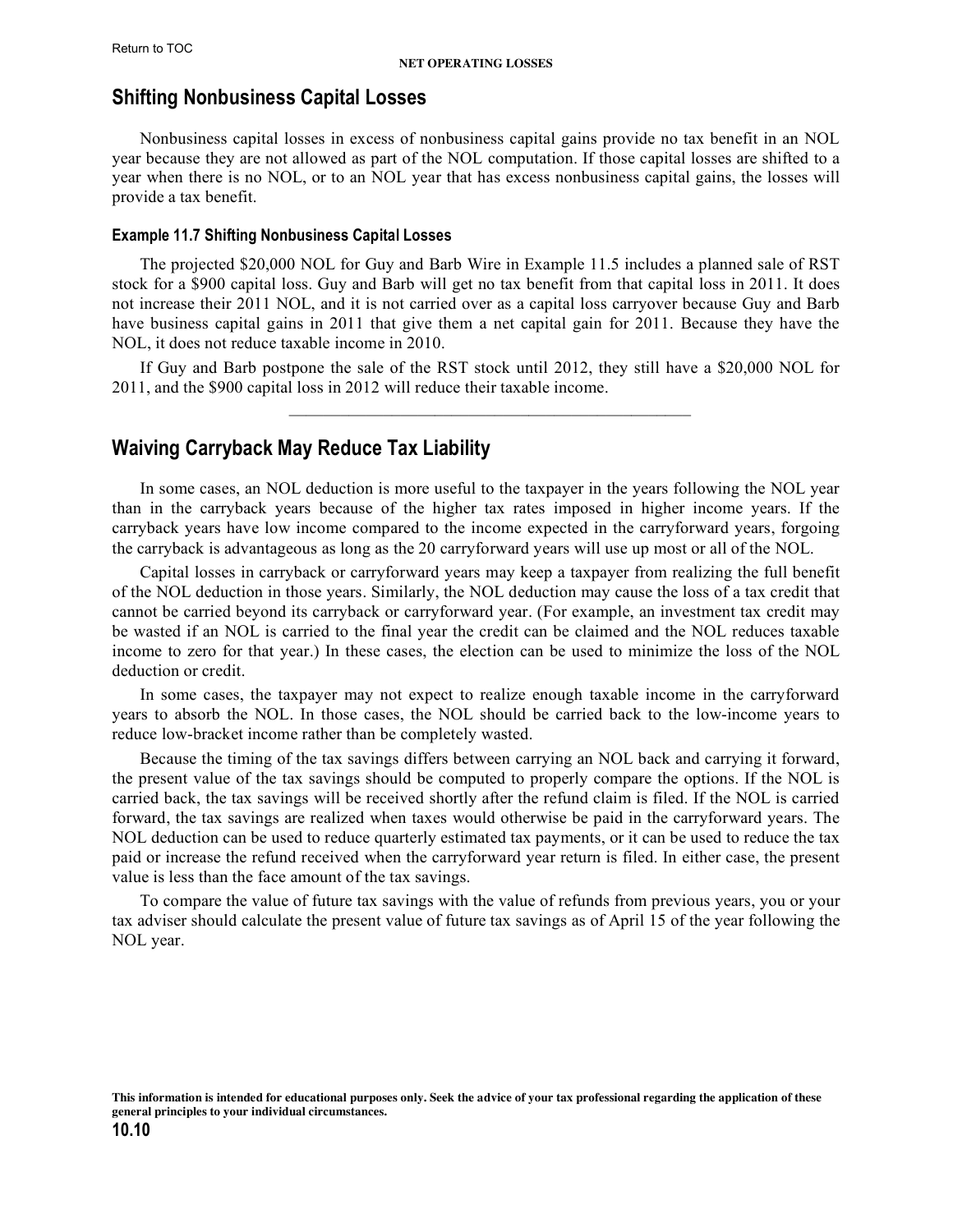# <span id="page-10-0"></span>**Control Timing of NOL**

If you have some choice in determining the tax year that an NOL is realized, it should occur in the year that results in deductions that will generate the greatest tax benefit. The years in which an NOL deduction generates the greatest benefit are those that have the highest taxable income (and are therefore in the highest marginal bracket) and those with little long-term capital gain or tax credits that will waste the NOL. For example, if a farmer's marginal tax rate was higher in 2006 than in 2007, accelerating an NOL into 2011 instead of delaying it to 2012 will cause the loss to offset the higher bracket 2006 income instead of the lower bracket 2007 income.

# **Use NOL Before It Expires**

If the time period for using an NOL carryforward is about to expire, accelerating income to absorb the full loss will reduce total taxes. Shifting income to make use of an NOL that would otherwise expire makes the shifted income effectively tax-free.

# **Farm Corporations and NOLs**

A farm corporation generally figures and deducts an NOL in the same way an individual, estate, or trust does. The same 5-year or 2-year carryback and up to 20-year carryforward periods apply, and the same sequence applies when the corporation carries two or more NOLs to the same year.

A corporation's NOL differs from individual, estate, and trust NOLs in the following ways:

- 1. A corporation can take different deductions when figuring an NOL.
- 2. A corporation must make different modifications to its taxable income in the carryback or carryforward year when figuring how much of the NOL is used and how much is carried over to the next year.
- 3. A corporation uses different forms when claiming an NOL deduction.

# **Figuring the NOL**

A corporation figures an NOL in the same way it figures taxable income, starting with its gross income and subtracting its deductions. If its deductions exceed its gross income, the corporation has an NOL. However, the following rules for figuring the NOL apply:

- 1. A corporation cannot increase its current year NOL by carrybacks or carryovers from other years.
- 2. A corporation cannot use the domestic production activities deduction to create or increase its current year NOL, including any carryback or carryover.
- 3. A corporation can take the deduction for dividends received, explained later, without regard to the aggregate limits based on taxable income that normally apply to this deduction.
- 4. A corporation that is a public utility can figure its deduction for dividends paid on certain preferred stock without limiting it to its taxable income for the year.

# **Dividends-Received Deduction**

A corporation's deduction for dividends received from domestic corporations is generally subject to an aggregate limit of either 70% or 80% of taxable income. However, if a corporation has an NOL for a tax year, the limit based on taxable income does not apply. In determining if a corporation has an NOL, the corporation figures the dividends-received deduction without regard to the otherwise applicable taxable income limit.